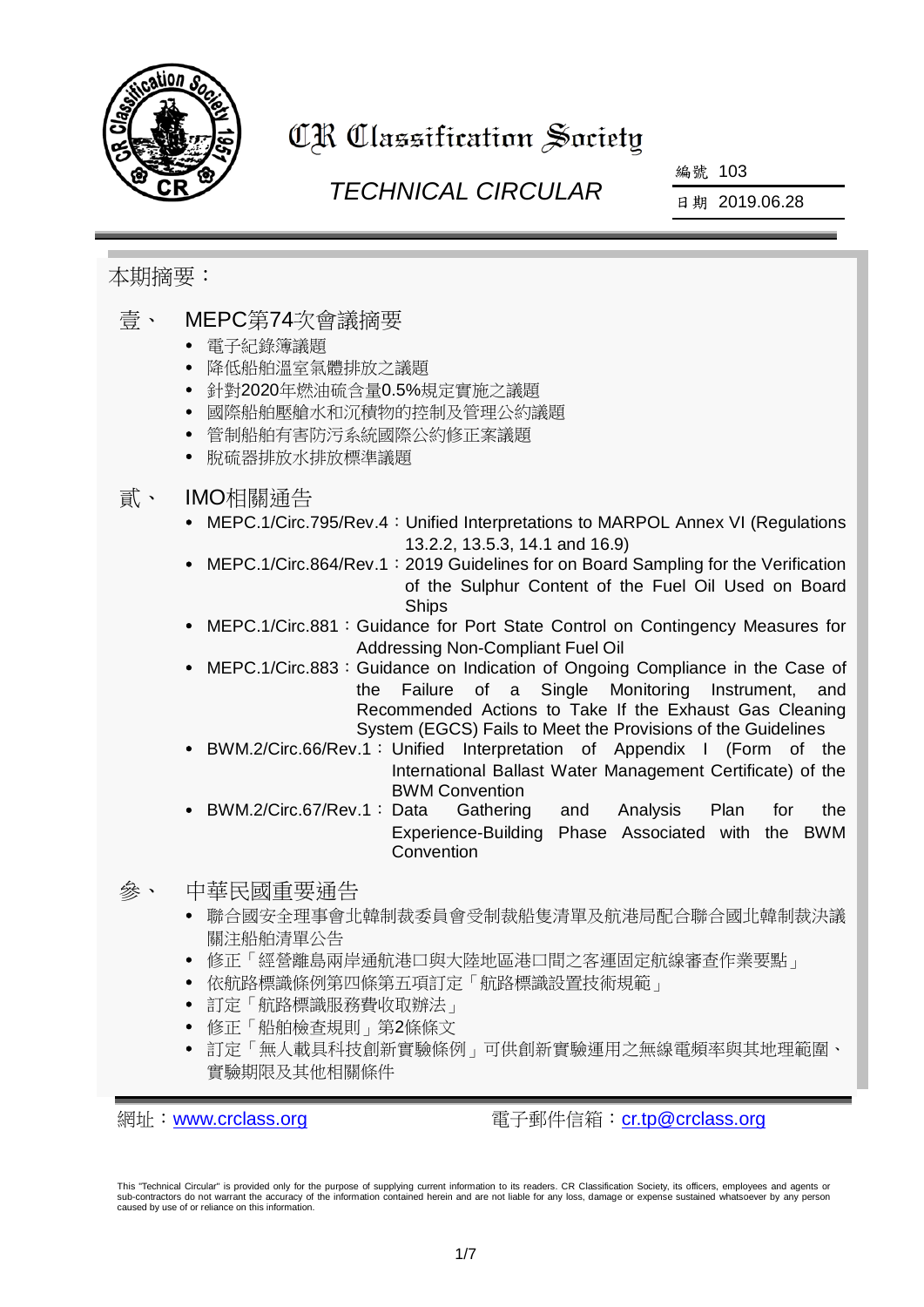- 修正「船員訓練檢覈及申請核發證書辦法」
- 肆、 巴拿馬重要通告
	- MMC-172: Correction of Deficiencies found in PSC Inspections
	- MMC-202: List of Approved P&I Clubs/Insurers
	- MMC-275: Maritime Labour Convention, 2006 (MLC, 2006) Regulation 3.2 -Food and Catering
	- MMC-352: List of Approved P& I Clubs/ Insurers
- 伍、 東京備忘錄及美國海岸防衛隊年報
	- 摘要東京備忘錄2018年報
	- 摘要美國海岸防衛隊2018年報

## 壹 **MEPC**第**74**次會議摘要

國際海事組織**(IMO)**海洋環境保護委員會**(MEPC)**第 **74** 次會議於 **2019** 年 **5** 月 **13** 日至 5月17日在英國倫敦召開[,會議重點議題摘](http://www.imo.org/en/MediaCentre/MeetingSummaries/MEPC/Pages/MEPC-74th-session.aspx)要如下:

#### 一、 電子紀錄簿**(Electronic Record Books)**議題:

- (一) 採納國際防止船舶污染公約(MARPOL)修正案(預計2020年10月1日生效)使下列 紀錄簿得以電子紀錄簿做為紙本之替代:
	- 1. 油料紀錄簿第I部分(Oil Record Book Part I)及油料紀錄簿第II部分(Oil Record Book Part II);
	- 2. 有害液體物質(NLS)的貨物紀錄簿(Cargo Record Book);
	- 3. 垃圾紀錄簿(Garbage Record Book);
	- 4. 消耗臭氧物質(ODS)紀錄簿;
	- 5. 排放管制區(ECA)內關於氮氧化物(NO<sub>x</sub>)跟硫氧化物(SO<sub>x</sub>)之操作紀錄簿;
	- 6. 氮氧化物技術章程(NO<sub>x</sub> Technical Code)所要求之引擎參數紀錄簿。
- (二) 電子紀錄簿之定義如下: 電子紀錄簿指經主管機關批准,用於以電子方式記錄本規則要求的排放、轉移和 其他操作行為,以代替相關規定所要求的紙本拷貝紀錄簿的一種設備或系統。
- (三) 船舶使用電子紀錄簿時須依據MEPC.318(74)準則進行認可。

#### 二、 降低船舶溫室氣體排放之議題:

- (一) 背景:
	- 因應巴黎協議,IMO於MEPC 72制定了「IMO降低船舶溫室氣體排放之初步戰略」, 其中該戰略計劃中分為短期措施、中期措施及長期措施。
- (二) 本次會議主要希望整理出可行之短期措施,但因時間不夠,僅能先列出目前可行 之方案類型如下:
	- 1. 要求船舶能效指標(EEDI)規定追溯適用至2000年以後建造的總噸400以上船 舶(註:現行2013年以後建造之總噸400以上船舶才強制適用EEDI規定)。
	- 2. 制定現成船能效指標(EEXI),以要求現成船提高能效。
	- 3. 制定適用於非傳統推進船舶之EEDI,以擴大EEDI的適用範圍。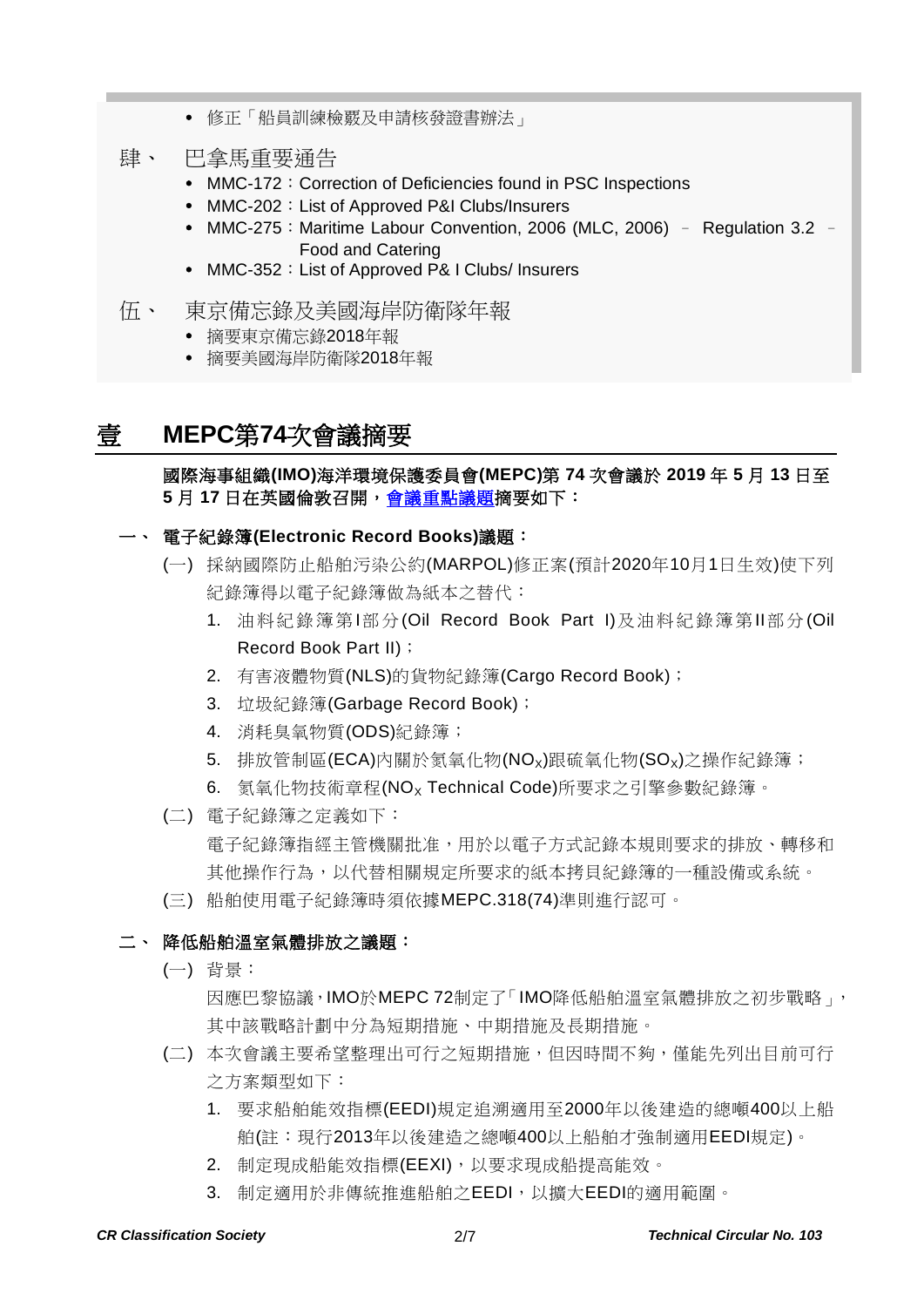- 4. 在船舶能效管理計畫(SEEMP)中納入一些強制性規定,例如:速度調整限制 或是主機最大允許消耗值。以提高船舶操作能效。
- 5. 研議船速最佳化或是降低營運船速。
- (三) 批准MARPOL附錄VI規則21修正案草案,並預計於MEPC75會議採納:
	- 1. 提前並加嚴EEDI第三階段的實施。 註:原先第三階段實施時程為2025年,但該草案將部分船種(氣體運輸船、貨 櫃船、雜貨船、液化天然氣運輸船及非傳統推進之郵輪)提前至2022年。此外, 更加嚴了貨櫃船的折減係數。
	- 2. 放寬載重噸(DWT)279,000以上之散裝船的EEDI基線值,以因應現行基線值 對於其太過嚴苛之問題。

#### 三、 針對**2020**年燃油硫含量**0.5%**規定實施之議題:

- (一) 有關MARPOL附錄VI規則14.1.3之實施(自2020年起船舶燃油的硫含量應不超過 0.5%(m/m)):本次會議維持先前決議之實施時程,並為使該規定能順利實施,發 布相關IMO通告給各國主管機關及航商作為因應(請參考本技術通報第貳點內 容)。
- (二) 預計於MEPC75採納下述MARPOL附錄VI修正案草案以作為該規定之配套:
	- 1. 新增船上燃油取樣及測試程序之規定:將要求該修正案以後建造之船舶裝設 船上取樣點;該修正案生效前建造之船舶須於修正案生效一年以後的第一次 國際防止空氣污染證書(IAPP)換證檢驗時裝設船上取樣點。
	- 2. 測試程序依據修正案草案所新增之附錄VI(燃油樣品取樣及試驗程序)執行。

#### 四、 國際船舶壓艙水和沉積物的控制及管理公約**(BWM**公約**)**議題:

(一) 背景:

BWM.2/Circ.70 通告建議壓艙水管理系統 (BWMS) 安裝後執行調試測試 (Commissioning Testing)以確認其性能。但因現階段公約尚未強制要求執該測試, 故於本次會議討論將此要求強制化。

#### (二) MEPC74結論:

同意應強制執行該要求,並批准BWM公約修正案草案以要求該修正案生效以後 的現成船/新造船安裝BWMS時應執行調試測試,但修正案生效前已經安裝者則不 會被追溯。

(三) 該修正草案預計於MEPC75採納。

#### 五、 管制船舶有害防污系統國際公約**(AFS**公約**)**修正案議題:

(一) 背景:

原先污染防治及反應次委員會(PPR)第6次會議建議MEPC74批准一AFS公約修 正案草案,以將環丁烴(Cybutryne)納入禁止使用之油漆物質,原預定時程如下:

- 1. 2021年10月3日以後不得新塗裝或是重新塗裝環丁烴。
- 2. 現成船舶須於2026年10月3日前將環丁烴移除或用隔層方式隔離。
- (二) MEPC74結論:

因修正案草案之可行性於MEPC74會議上遭到質疑,故最終該議題將先再給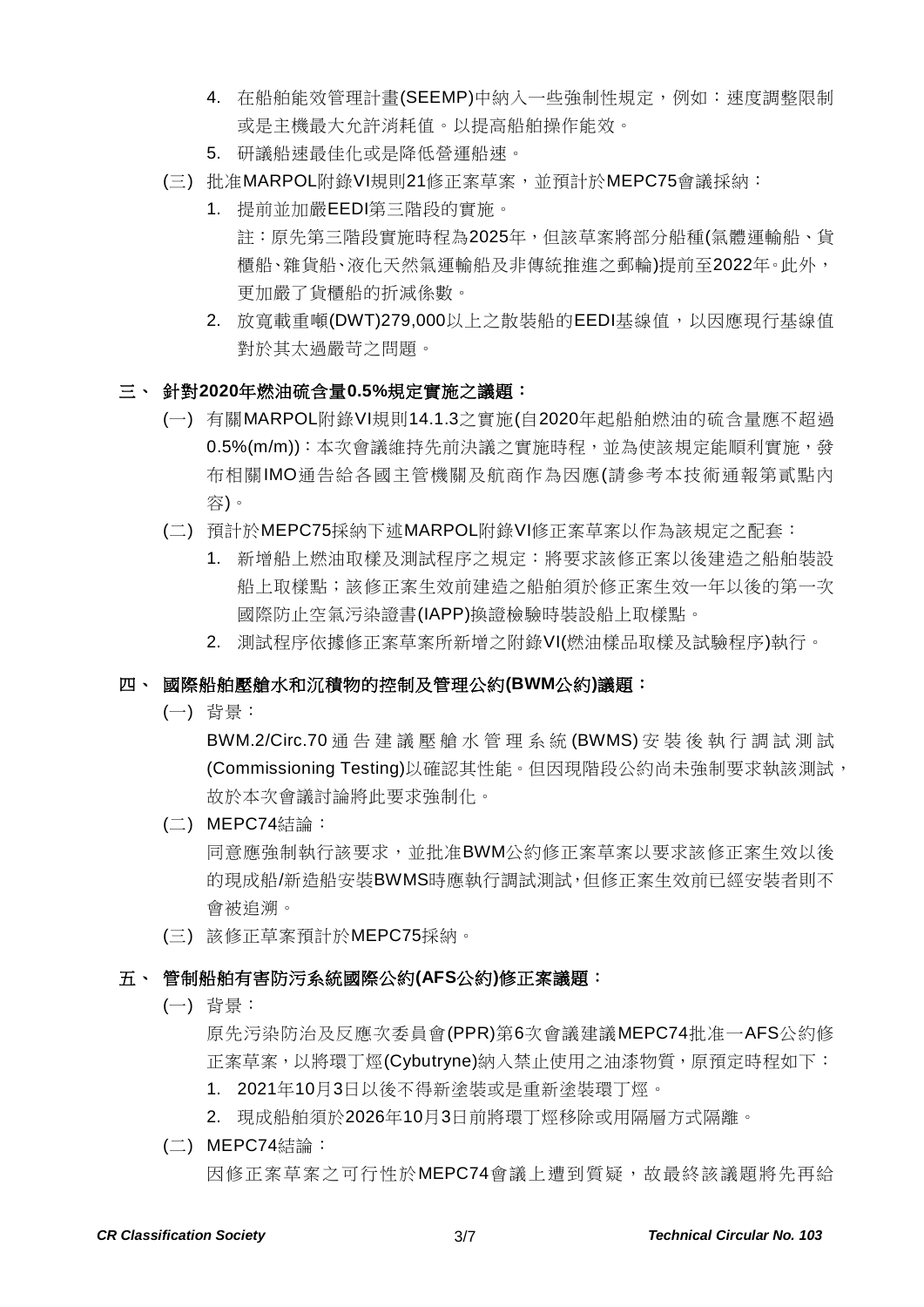PPR7進行審議,並於MEPC75時再做決議。

#### 六、 脫硫器(SO<sub>x</sub> Scrubber)排放水排放標準議題:

(一) 背景:

因部分港口國已公告禁止開環式(Open Loop)脫硫器之洗滌水於其港口或水域內 排放。IMO將針對脫硫器(SO<sub>x</sub> Scrubber)的排放水排放標準進行研究。

- (二) 討論過程: 此議題受到眾多會員國之關注,部分提案者認為該排放水對環境之影響不大,但 亦有很多提案者認為該排放水含有大量污染物跟重金屬會嚴重影響生態。
- (三) 結論:

MEPC74決議將該議題交給PPR7進行審議,並預計於2021年完成對於該議題之 評估,與此同時,IMO希望會員國提交更多實際研究之成果,以期能使用量化之 科學基礎來評估此案。

# 貳 **IMO**相關通告

- 一、 **[MEPC.1/Circ.795/Rev.4](https://www.crclass.org/chinese/download/ti-tc/103/2-1%20MEPC.1-Circ.795-Rev.4%20-%20Unified%20Interpretations%20To%20Marpol%20Annex%20Vi%20(Secretariat).pdf)** : **Unified Interpretations to MARPOL Annex VI (Regulations 13.2.2, 13.5.3, 14.1 and 16.9)**:
	- (一) 修正第7點(有關替換引擎的NOx排放標準所適用之時程):考量2021年後將有新的 NOx排放管制區生效,故調整相關敘述文字(註:僅文句修正)。
	- (二) 新增第8點(有關進出排放管制區(ECA)時所需登載操作狀況之Tier II引擎):
		- 1. 背景:依據MEPC.271(69)修正案,當船舶在進出ECA或在ECA中改變柴油機 的操作模式時,該船所安裝之柴油機(包含滿足Tier II 及Tier III 或只滿足Tier II的柴油機),其排放之環保標準、操作狀態,相關時間、船舶位置需記錄於 主管機關所要求之紀錄簿上。
		- 2. 統一解釋:澄清須依據規則13.5.3記錄操作之資訊之Tier II引擎是指該ECA生 效以後依據MEPC.230(65))所裝設於船上之Tier II引擎。
	- (三) 新增第9點(有關規則14.1關於燃油的硫含量之適用範圍):
		- 1. 背景:依據規則14.1:船舶不得使用或載有硫含量超過0.5 % m/m之燃油。
		- 2. 統一解釋:澄清該燃油的硫含量之規定亦適用於應急設備(Emergency Equipment)。
	- (四) 修正第11點(關於焚化爐規定):
		- 1. 背景:在該爐進行操作的任何時候均應對燃燒室氣體出口進行監測。如焚化 爐為連續進料型,在燃燒室氣體出口溫度低於850°C時廢棄物不應送入該焚化 爐。如焚化爐為批次進料型,該裝置應設計成其燃燒室氣體出口的溫度在啟 動後5分鐘內達600°C且隨後穩定在不低於850°C。
		- 2. 統一解釋:
			- (1) 對於「廢棄物不應送入該焚化爐」一詞解釋如下:對於連續進料焚化爐,當 燃燒室煙氣出口溫度低於850℃時,不得將固體廢物送入,但在船舶正常運行 期間產生的污油泥(Sludge Oil)不應被視為與該規定有關的廢物,並且當燃燒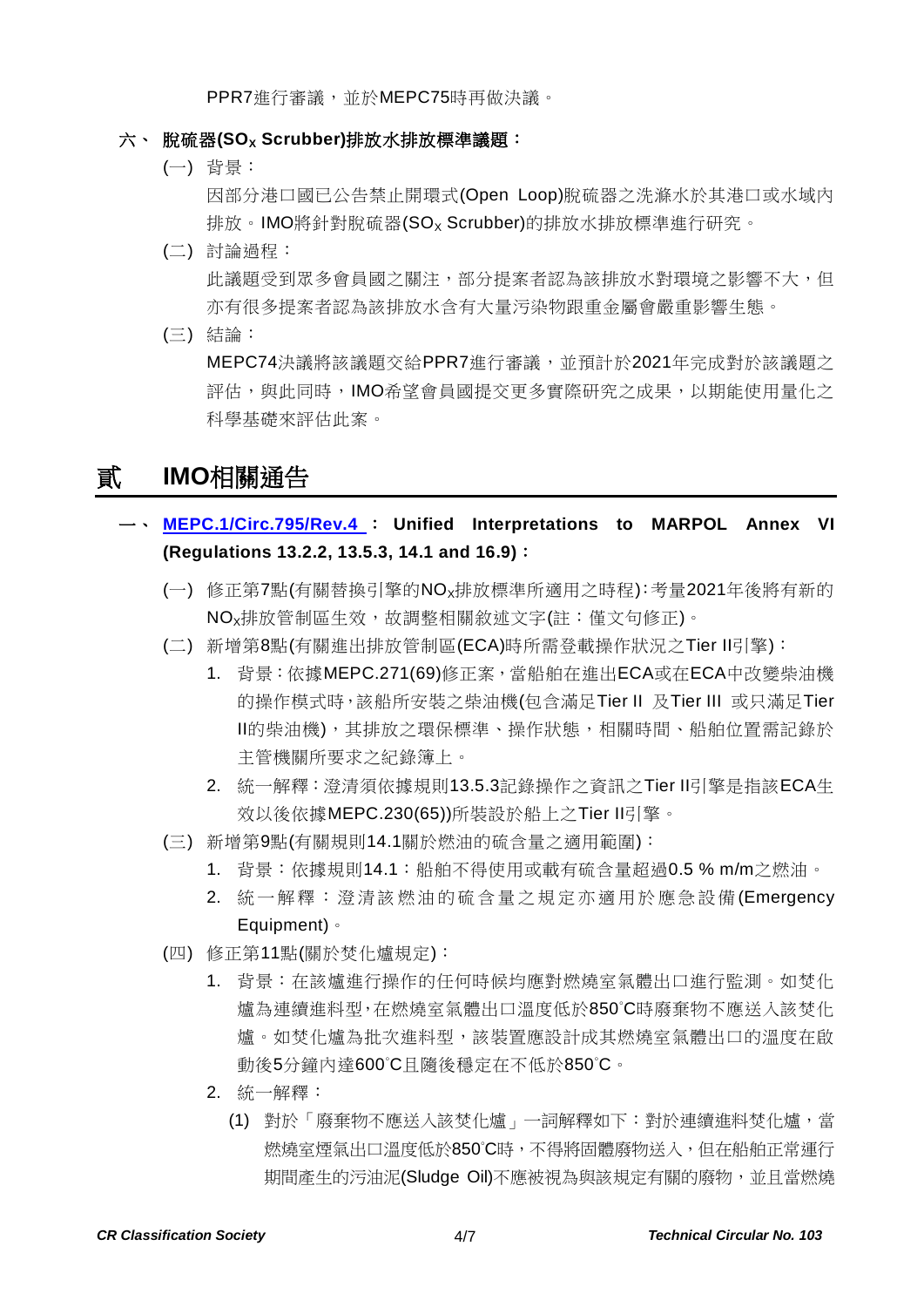室達到所需的650°C預熱溫度時可以將其輸送到焚化爐中。

- (2) 對於「裝置應設計成其燃燒室氣體出口的溫度在啟動後5分鐘內達600°C」應 解釋如下:對於批次進料型焚化爐,其設計應使固體廢物所處的實際燃燒空 間溫度在啟動後5分鐘內達到600°C。
- 二、 **[MEPC.1/Circ.864/Rev.1](https://www.crclass.org/chinese/download/ti-tc/103/2-2%20MEPC.1-Circ.864-Rev.1%20-%202019%20Guidelines%20For%20On%20Board%20Sampling%20For%20The%20Verification%20Of%20The%20Sulphur%20Content%20Of%20The%20F...%20(Secretari.pdf)** : **2019 Guidelines for on Board Sampling for the Verification of the Sulphur Content of the Fuel Oil Used on Board Ships**:
	- (一) 該通告用以驗證船上使用的燃油硫含量,建立商定的取樣方法,以核實所用燃油 的硫含量。
	- (二) 經過審議,委員會批准了2019年船上取樣指南的MEPC.1/Circ.864/Rev.1(取代現 行的MEPC.1/Circ.864通告)。

## 三、 **[MEPC.1/Circ.881](https://www.crclass.org/chinese/download/ti-tc/103/2-3%20MEPC.1-Circ.881%20-%20Guidance%20For%20Port%20State%20Control%20On%20Contingency%20Measures%20For%20Addressing%20Non-Compliant%20Fuel...%20(Secretariat).pdf)**:**Guidance for Port State Control on Contingency Measures for Addressing Non-Compliant Fuel Oil**:

- (一) 該通告提供港口國、船旗國以及船舶營運者有關如何在燃油不可得報告(Fuel Oil Non-availability Report, FONAR)之後處理船上剩餘的不合規燃油,並提醒當存 有不合規燃油時,應盡快與港口國進行聯繫。
- (二) 船舶跟港口國可以採取之應急措施包含:
	- 1. 船上原先應急計畫中所載之方法(依據MEPC.1/Circ.878)。
	- 2. 將不合規燃油排放置另一條船上做為貨物處理或是排到岸上收受設施。
	- 3. 其他港口國管制員(PSC)可以接受之方式。
	- 4. 修改航行或加油時間計畫而暫時將不合規燃油保留在船上(港口國和船舶應 考慮到任何安全的問題,並避免不當延誤)。
- (三) 在清空不合規燃油後,應採取適當措施清洗剩餘之不合規燃油。
- 四、 **[MEPC.1/Circ.883](https://www.crclass.org/chinese/download/ti-tc/103/2-4%20MEPC.1-Circ.883%20-%20Guidance%20On%20Indication%20Of%20Ongoing%20Compliance%20In%20The%20Case%20Of%20The%20Failure%20Of%20A%20Single%20Monito...%20(Secretariat).pdf)**:**Guidance on Indication of Ongoing Compliance in the Case of the Failure of a Single Monitoring Instrument, and Recommended Actions to Take If the Exhaust Gas Cleaning System (EGCS) Fails to Meet the Provisions of the Guidelines**:
	- (一) 該準則列入廢氣清潔系統(EGCS)(例如脫硫器)可能產生意外情況以及因應措施, 可能的情況包含:
		- 1. 系統故障導致排放超過標準;
		- 2. 在短期間內超過適用之排放率(Emissions Ratio)標準;
		- 3. 監測器突然故障之情況。
	- (二) 此外,若EGC持續故障超過1小時則應立刻通報船旗國以及港口國。

# 五、 **[BWM.2/Circ.66/Rev.1](https://www.crclass.org/chinese/download/ti-tc/103/2-5%20BWM.2-Circ.66-Rev.1%20-%20Unified%20interpretation%20of%20Appendix%20I%20(Form%20of%20the%20International%20Ballast%20Water%20Management%20C...%20(Secretariat).pdf)** : **Unified Interpretation of Appendix I (Form of the International Ballast Water Management Certificate) of the BWM Convention**:

(一) 背景:

1. 國際壓艙水管理證書內有關「所用壓艙水管理方法的細節」欄位中需填註壓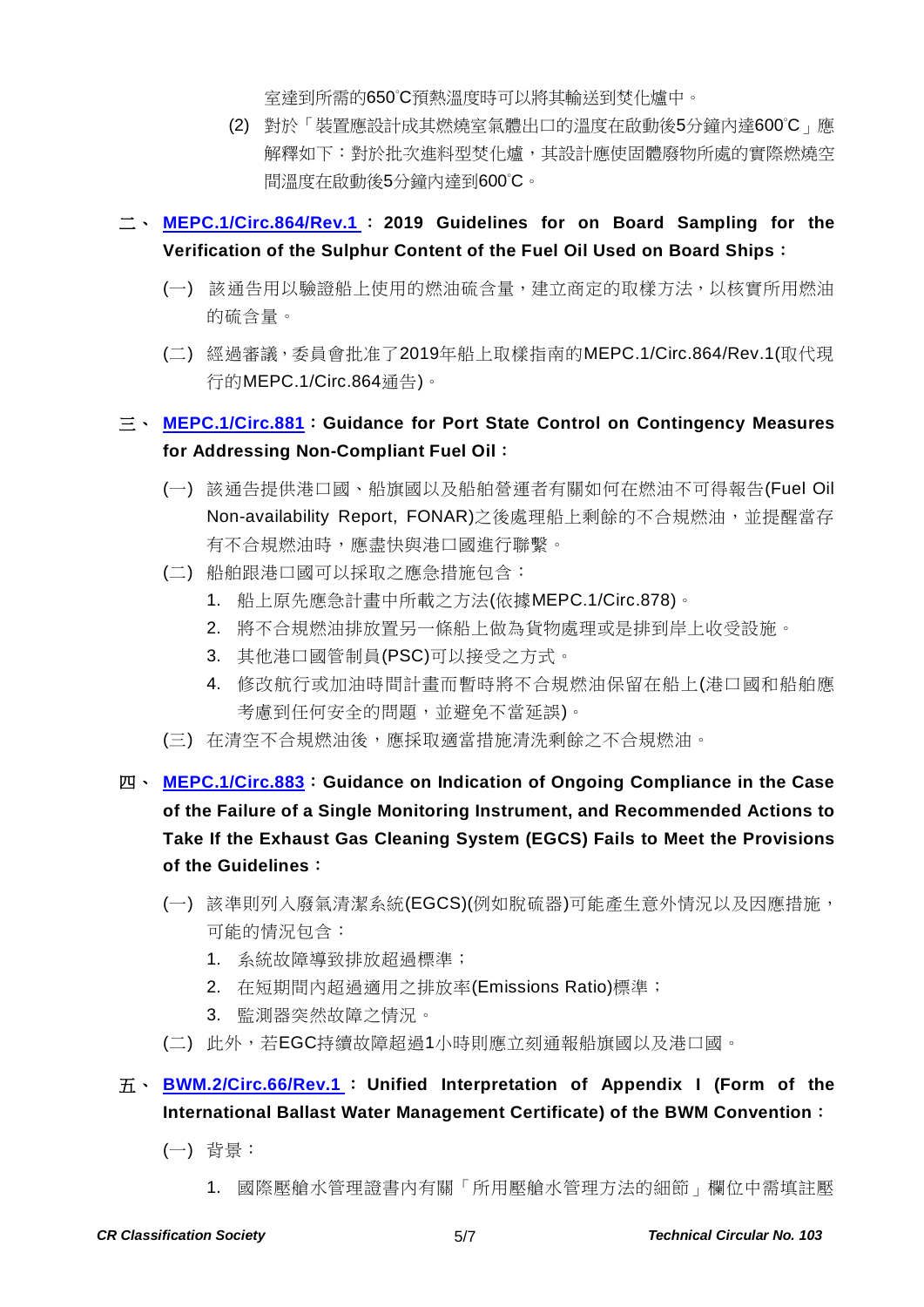艙水管理系統之「安裝日期(Date Installed)」。

- 2. MEPC.300(72)決議案提及:
	- (1) 2018年10月28日前已依據MEPC.174(58)決議案「認可」之壓艙水管理系統, 仍可於2020年10月28日前「安裝」於船上。
	- (2) 有關「安裝」(Installed)一詞, 指的是壓艙水管理系統的合約交貨至船上的日 期;若無此日期,則指實際系統實際交貨至船上的日期。
- (二) 統一解釋:

國際壓艙水管理證書內所需之「安裝日期(Date Installed)」係指:壓艙水管理系 統安裝上船並完成安裝調試測試的日期。(註:此日期與MEPC.300(72)決議案的 「安裝」可能並非同一個日期)。

- 六、 **[BWM.2/Circ.67/Rev.1](https://www.crclass.org/chinese/download/ti-tc/103/2-6%20BWM.2-Circ.67-Rev.1%20-%20Data%20gathering%20and%20analysis%20plan%20for%20the%20experience-building%20phase%20associated%20with%20the%20BWM...%20(Secretariat).pdf)** : **Data Gathering and Analysis Plan for the Experience-Building Phase Associated with the BWM Convention**:
	- (一) 背景:

MEPC72批准 BWM.2/Circ.67 通告, 以列出與 BWM 公約經驗累積階段 (Experience-Building Phase, EBP)相關的數據收集和分析計劃時程。(請參[考第](https://www.crclass.org/chinese/download/ti-tc/97/97.pdf) 97[期技術通報](https://www.crclass.org/chinese/download/ti-tc/97/97.pdf))。

(二) 本次更新:

MEPC 74更新此通告,按照PPR 6的協議,納入「收集經處理之壓載水樣品的標 準操作程序」[的連結於](http://www.ices.dk/community/Documents/Expert%20Groups/WGBOSV/SOP_inline%20ballast%20water%20sampling.pdf)該通告中。

# 參 中華民國重要通告

- 一、 [聯合國安全理事會北韓制裁委員會受制裁船隻清單及航港局配合聯合國北韓制裁決議](https://www.motcmpb.gov.tw/Information/Detail/cfc09406-61f5-4462-a7ee-4bb3de2fdab0?SiteId=1&NodeId=103) [關注船舶清單公告,](https://www.motcmpb.gov.tw/Information/Detail/cfc09406-61f5-4462-a7ee-4bb3de2fdab0?SiteId=1&NodeId=103)中華民國**108**年**5**月**20**日。
- 二、 修正「經營離島兩岸通航港口與大陸地區港口間之客運固定航線審査作業要點」,自 中華民國**108**年**5**月**29**日生效。
- 三、 依航路標識條例第四條第五項訂定[「航路標識設置技術規範」](https://gazette.nat.gov.tw/egFront/detail.do?metaid=107469&log=detailLog),自中華民國**108**年**5**月 **31**日生效。
- 四、 訂定[「航路標識服務費收取辦法」](https://gazette.nat.gov.tw/egFront/detail.do?metaid=107560&log=detailLog),中華民國**108**年**6**月**4**日。
- 五、 修正[「船舶檢查規則」](https://gazette.nat.gov.tw/egFront/detail.do?metaid=107742&log=detailLog)第**2**條條文,中華民國**108**年**6**月**11**日。
- 六、 訂定[「無人載具科技創新實驗條例」](https://gazette.nat.gov.tw/egFront/detail.do?metaid=107944&log=detailLog)可供創新實驗運用之無線電頻率與其地理範圍、 實驗期限及其他相關條件,自中華民國**108**年**6**月**19**日生效。
- 七、 修正[「船員訓練檢覈及申請核發證書辦法」](https://gazette.nat.gov.tw/egFront/detail.do?metaid=108049&log=detailLog)第**16**條、第**24**條之**1**、第**42**條條文及第**24** 條附表**1**,中華民國**108**年**6**月**24**日。

# 肆 巴拿馬重要通告

一、 **[MMC-172:](https://www.crclass.org/chinese/download/ti-tc/103/4-1%20MMC-172-24-05-2019.pdf) "Correction of Deficiencies found in PSC Inspections"**: (一) 背景: